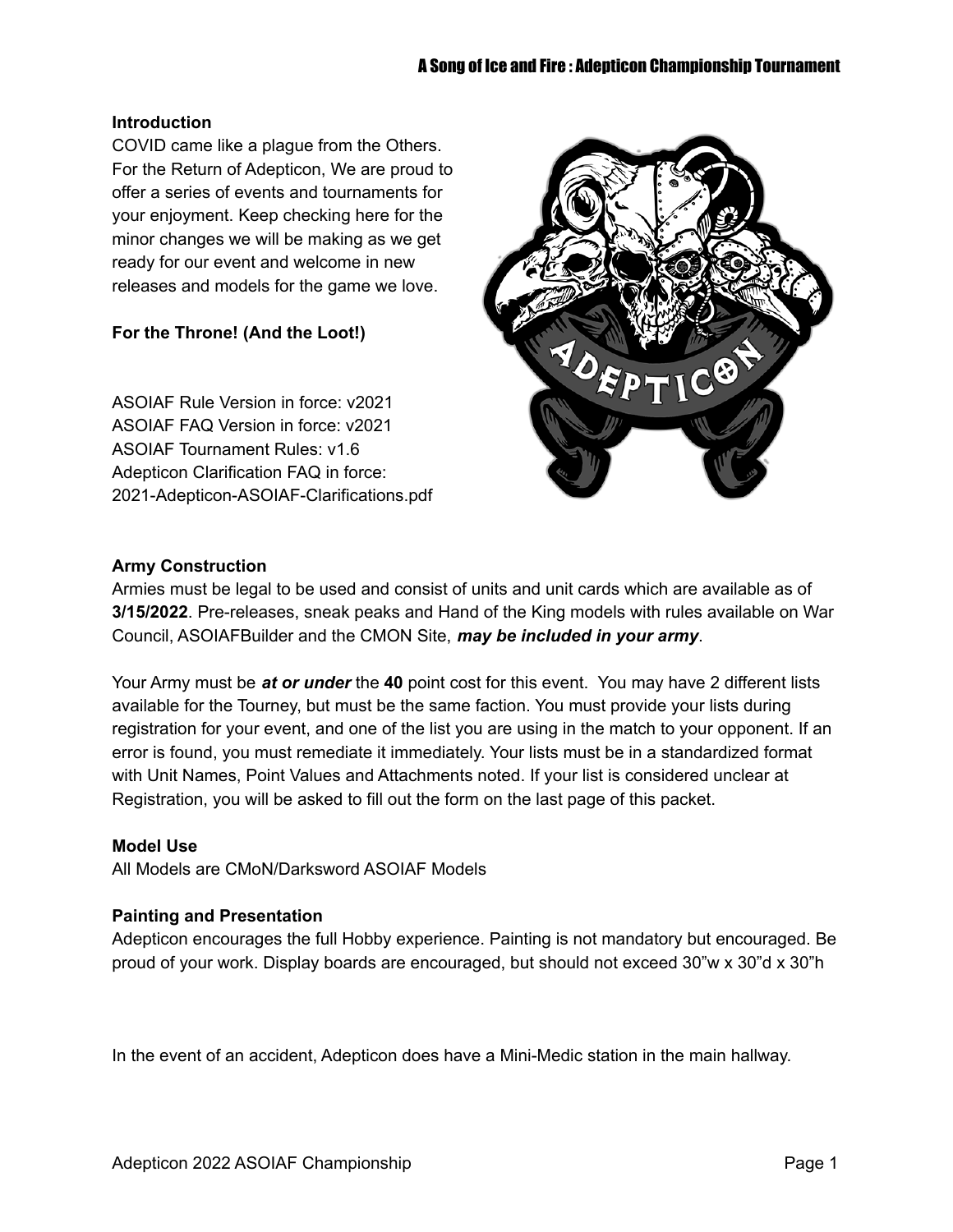#### **Gaming Etiquette**

Please be on time for your game. Failure to be at your table at the start of play can result in a 1-5 Secondary Point deduction. We know Adepticon is huge and things happen, but please be courteous.

*Ensure your cards are in protective sleeves. Please discuss your dice habits, i.e. I pick up my misses or hits, and discuss how you wish to judge cocked, dropped or dice on terrain or trays.*

Be aware of the gamers around you and folks in the aisles. Please be careful with food and beverages you bring into the venue, if allowed at the time of the tournament This is a long day for everyone, be kind.

#### **Tournament Rounds and Schedule:**

The Tourney has **5** rounds.

800-830am Registration and Table assignments 830-840am Game 1 *Pregame* per *Tournament Guidelines* 845am Game 1 Start 1015am Game 1 'No New Rounds' \* Judge may extend 1030-1045pm Retire to Camp (Break) 1045pm Game 2 Pairings and Table Assignments 1045-1055am Game 2 *Pregame* per *Tournament Guidelines* 1055am Game 2 Start 1225pm Game 2 'No New Rounds' \* Judge may extend 1240pm-145pm General's Council (Lunch) 145pm Game 3 Table Assignments 145-2pm Game 3 *Pregame* per *Tournament Guidelines* 2pm Game 3 Start 330pm Game 3 'No New Rounds' \* Judge may extend 345pm Game 4 Pairings and Table Assignments 345-4pm Game 4 *Pregame* per *Tournament Guidelines* 4pm Game 4 Start 525pm Game 5 'No New Rounds' \* Judge may extend 540pm-7pm Hot Brown (Dinner) 7pm Game 5 Table Assignments 7-715pm Game 5 *Pregame* per *Tournament Guidelines* 715pm Game 5 Start 850pm Game 5 'No New Rounds' \* Judge may extend 930pm Awards \*\*\* (Champion and Best General *may* be postponed)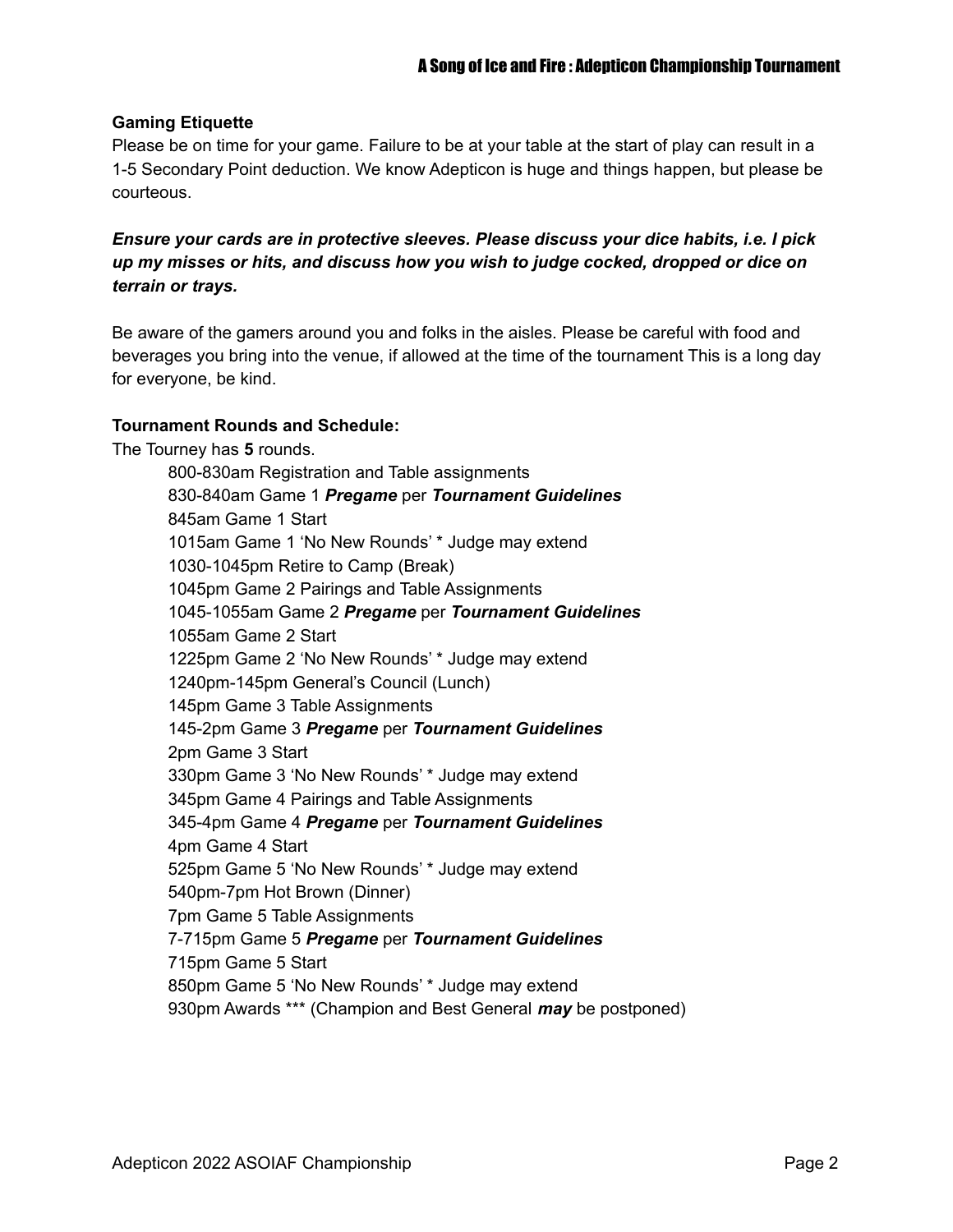Note: If after Game 5 there is not a clear winner, the top 2 or 4 players will finish the *tournament Sunday morning during the ASOIAF Friendly and the winner will be announced at the end of the Friendly.*

#### **Pregame per Tournament Guidelines**

Once you and your opponent are at your table, show your opponent both possible lists and answer any questions. Once complete, place the list you intend to use face down next to the NCU Tactics Board. When both have placed your lists facedown on the table, simultaneously flip your army list and hand it to your opponent. You may now begin terrain selection and deployment, followed by objective placements and side selection, per the Game Mode. Once complete, shuffle out your deck, face-up, in front of your opponent. Shuffle and count out your deck face down in front of you to prove you have 20 tactics cards. Cut your opponent's deck (If you choose to do so) after they have done the same. Best of luck to you both.

#### **Adepticon CMON Tournament Scoring Method**

For this Tourney, the basis of scoring will follow the current *Tournament Guidelines document (v1.6) [Tournament Points, Victory Points, Secondary Points, Unit Points (Total Points of Destroyed Units]* Please refer to those documents specifically. As Adepticon is founded on Sportsmanship and the Hobby in general, we are layering those scoring elements on top. Per the *Game Mode* specified, the Game ends at the end of the *Round* when one of the opponents reaches 10 Coins(VP). At the end of the *Round*, the player with the most Coins is the Victor. *If either player has met or exceeded the Level of Victory, the player with the highest Victory point* total is awarded the victory. If the comparison is a Draw, and it is not the end of Round 6 and 'No *New Rounds' has not been called, you may request from a judge to continue and play another round.* If the judge rules there is too little time to continue, please count up the unit cost of all units destroyed and compare. Draws are meant to be rare, but may happen.

#### **Sportsmanship:**

Adepticon encourages the highest levels of sportsmanship of its attendees. (See the Adepticon Code of Conduct) We do wish to recognize those players who go out of their way to insure the experience is positive for all. We utilize a simple checklist on the scoring sheet. Examples of checklist items include:

- My opponent and I were able to start at the specified start time.
- My opponent played in a fair and consistent manner
- My opponent clearly explained any rules I was unfamiliar with
- My opponent and I had no disagreements on measuring or dice handling
- I would enjoy playing this opponent again
- This opponent was outstanding

On the final scoring sheet, we would like you to specify which opponent was your favorite to play.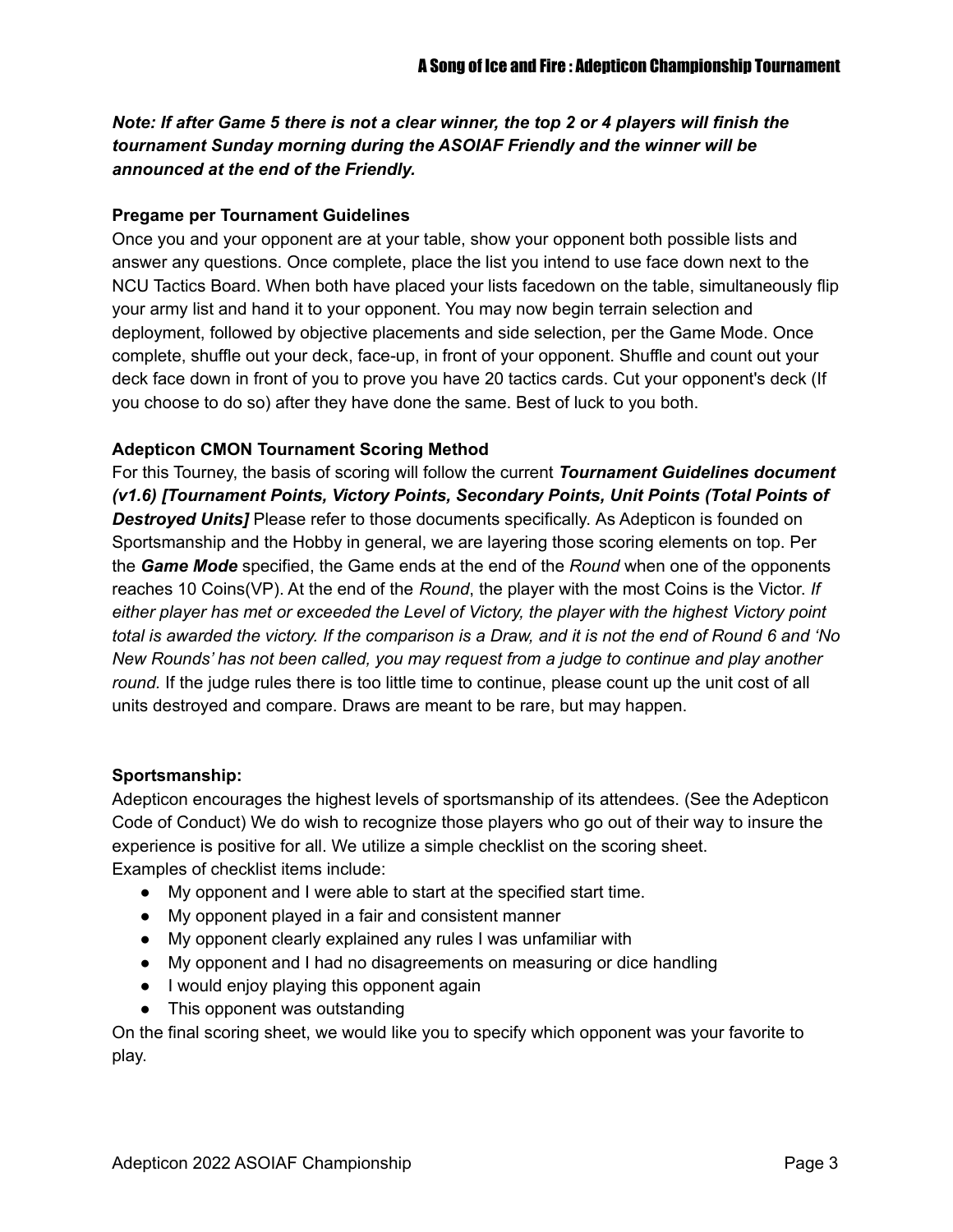#### **Awards:**

#### **Adepticon ASOIAF Champion**

The Champion is the winner of the Tournament based on Tournament Points, with Highest Victory Points, Secondary Points, Sportsmanship Points, Painting Points and Unit Points being the order of tiebreaking.

#### **Adepticon ASOIAF Championship Best General**

The Best General is the Player, with Highest Victory Points, Secondary Points and Unit Points being the order of tiebreaking.

#### **Adepticon ASOIAF Championship Outstanding Gamer**

The Outstanding Gamer is the Player not previously winning an award in this tournament, with Highest Sportsmanship Points, Tournament Points, Victory Points, Secondary Points and Unit Points being the order of tiebreaking.

#### **Adepticon ASOIAF Championship Players Choice**

The PlayersChoice is the Player with the most Players Choice Votes Points, with Tounament Points, Secondary Points and Unit Points being the order of tiebreaking.

#### **Adepticon ASOIAF Championship Best Appearance**

Best Appearance is the army selected by the panel of hobby instructors based on appearance, technique, cohesion and wow factor.

#### **Tables:**

For the Championship, the games will be played on the 4'x4' space specified at your table. It may be tight quarters. Please do not exceed your portion, be kind to your neighbors. The position for the tactics board is specified on each table. Please use that space. Please be cautious with chairs around gaming tables as people will likely be storing items under the table.

#### **Terrain**

Choose 1 player by die roll or mutual agreement. That player rolls the d3+2 per the Randomized Pool rules on Pg26 of the Rulebook. Players alternate rolling 2d6, consulting the Randomized Pool table table. *No terrain piece may be represented more than twice. If a piece would be* a 3rd of that type, the player may select the terrain from that available at the table as long *as it is not a 3rd piece of a terrain type placed.* After you determine all pieces, alternate placing the terrain piece on the board, no closer than Short Range from another terrain piece. Terrain may be placed in a deployment zone, but no closer than Short Range to a Player edge.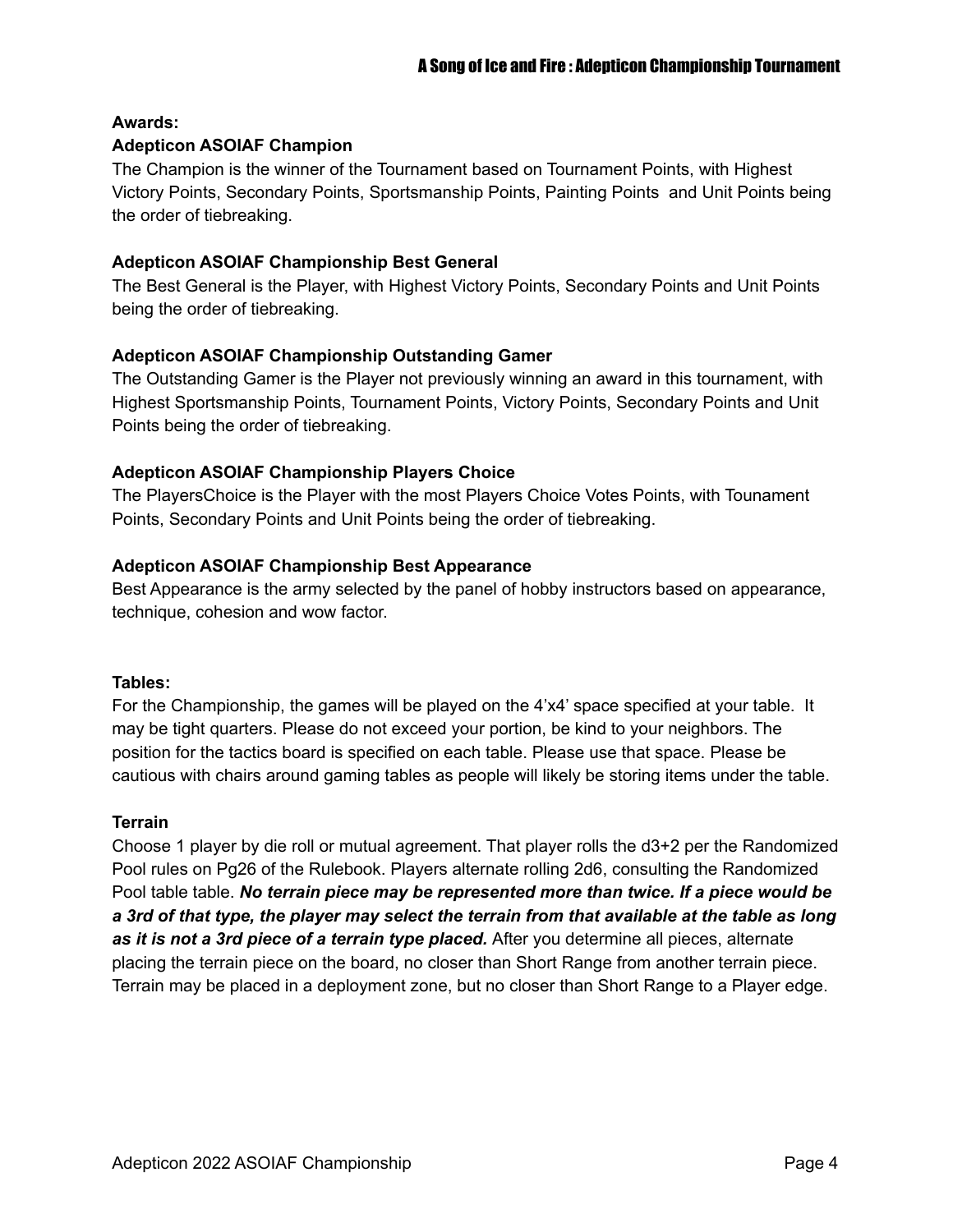**Appearance: (Distributed during Pregame of the round, collected by the judges)** *To be clear, you do not have to have a painted army to play in the championship.* Adepticon encourages the full Hobby experience. Painting is not mandatory, but encouraged. A simple checklist is on the scoring sheet for you to note your opponent's army. An example of the checklist items are:

All models have paint on them

All models have at least 3 colors on them

All models have been based in a consistent manner for the unit.

The unit basing matches the movement tray basing.

The army has a consistent color theme and basing.

The army contains advanced painting techniques

The army is spectacular.

**On the Judges sheet, note what army you deemed Players Choice**

#### **Game Modes:**

**Game Modes will be specified with the posting of table assignments for each round. Be prepared for ANY Game Mode specified in the Game Mode 2021 pdf.**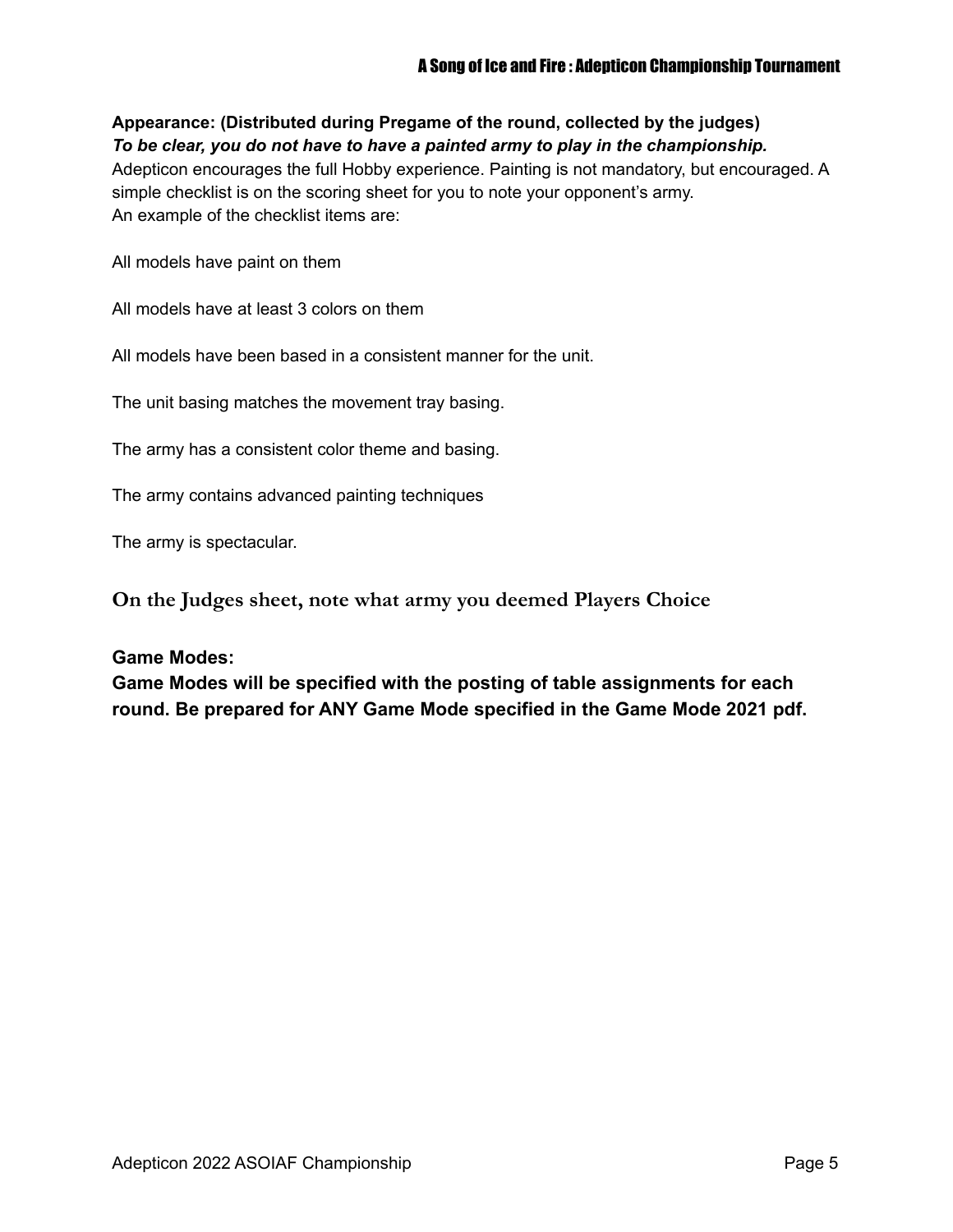| Game           | <b>Table</b> | <b>Opponent Name</b> | <b>Result</b> | <b>My</b><br><b>Victory</b><br><b>Points</b> | Opp<br><b>Victory</b><br><b>Points</b> | <b>Secondary</b><br>Points * | Unit<br><b>Points</b><br><b>Earned</b> |
|----------------|--------------|----------------------|---------------|----------------------------------------------|----------------------------------------|------------------------------|----------------------------------------|
| 1              |              |                      | W/L/D         |                                              |                                        |                              |                                        |
| $\overline{2}$ |              |                      | W/L/D         |                                              |                                        |                              |                                        |
| 3              |              |                      | W/L/D         |                                              |                                        |                              |                                        |
| 4              |              |                      | W/L/D         |                                              |                                        |                              |                                        |
| 5              |              |                      | W/L/D         |                                              |                                        |                              |                                        |

# **Adepticon ASOIAF Championship Scoring Sheet- Player's Copy**

**Secondary Points: Per Page 4 of the Tournament Guidelines v1.6 pdf**

**Unit Points Earned: Unit Cost of all enemy units removed from play**

## **Sportsmanship: Mark (X) the table below at the end of the Game (Privately)**

My opponent and I were able to start at the specified start time.

My opponent played in a fair and consistent manner

My opponent clearly explained any rules I was unfamiliar with and played at a consistent pace My opponent and I had no disagreements on measuring or dice handling

I would enjoy playing this opponent again

| Game | On Time   Fair and<br><b>Start</b> | Consistent | No Rules<br><b>Issues</b> | Measuring<br><b>And Dice</b> | Play<br>Again |
|------|------------------------------------|------------|---------------------------|------------------------------|---------------|
|      |                                    |            |                           |                              |               |
| 2    |                                    |            |                           |                              |               |
| 3    |                                    |            |                           |                              |               |
|      |                                    |            |                           |                              |               |
| 5    |                                    |            |                           |                              |               |

**After Game 5, Circle the 1 Opponent's Game number in Sportsmanship table you enjoyed playing Most**

# **Fill out the following page at the same time**